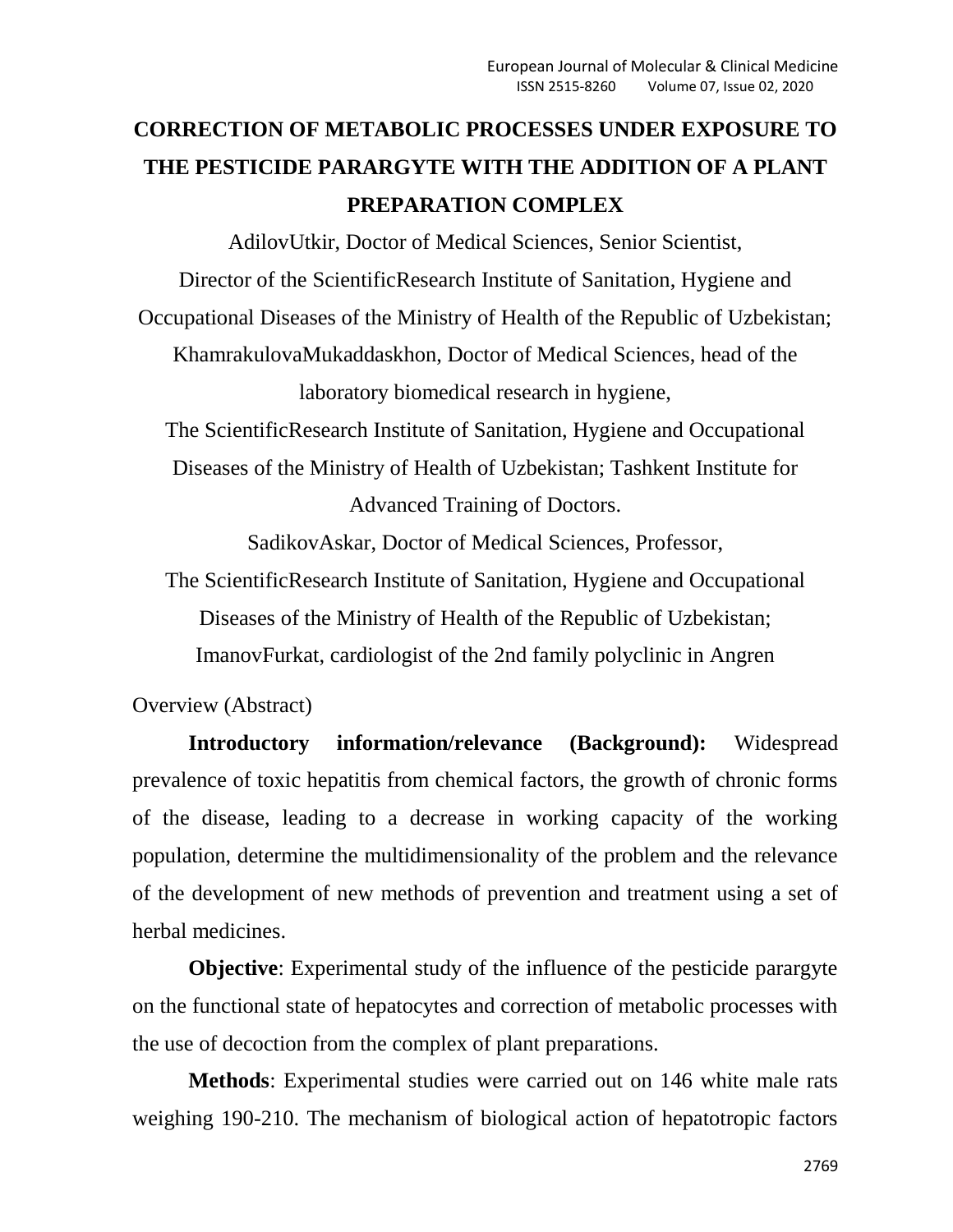was studied in acute and chronic experiments and correction of metabolic processes with the addition of plant antioxidants.

**Results (Findings):** Experimental studies revealed that under the influence of the pesticide propargit was observed a disturbance of carbohydrate energy metabolism in the liver in all study periods. Application of a complex of plant preparations to poisoned animals normalized the carbohydrate energy metabolism and improved the functional state of the liver.

**Conclusion**: Application of the complex of herbal medicines - nettle leaves, black currant fruits, rose hips, mountain ash fruits, green tea with pesticide poisoning has a hepatoprotective effect on liver metabolism.

**Keywords**: liver, pesticide parargyte, herbal medicines, carbohydrate energy metabolism.

## **Introduction**.

Today all over the world due to the use of different chemical substances against plant pests in agriculture, the number of patients with different hepatobiliary pathologies is increasing [7, p. 21].

The increase in the number of patients with acute and chronic occupational liver diseases was promoted by regular contact of some agricultural workers with pesticides [6, p. 221; 1, p. 75].

The wide prevalence of toxic hepatitis and the growth of chronic forms of the disease, which lead to the reduction of working capacity, determine the multifaceted problem and the relevance of its study in the metabolic process of metabolism [2, p. 8; 3, p. 182]. This slowly progressing disease proceeds with steady fibrosing of liver tissue, the degree of which is determined by pathobiochemical changes, lipid, carbohydrate, protein and energy metabolism disorders [5, p. 221].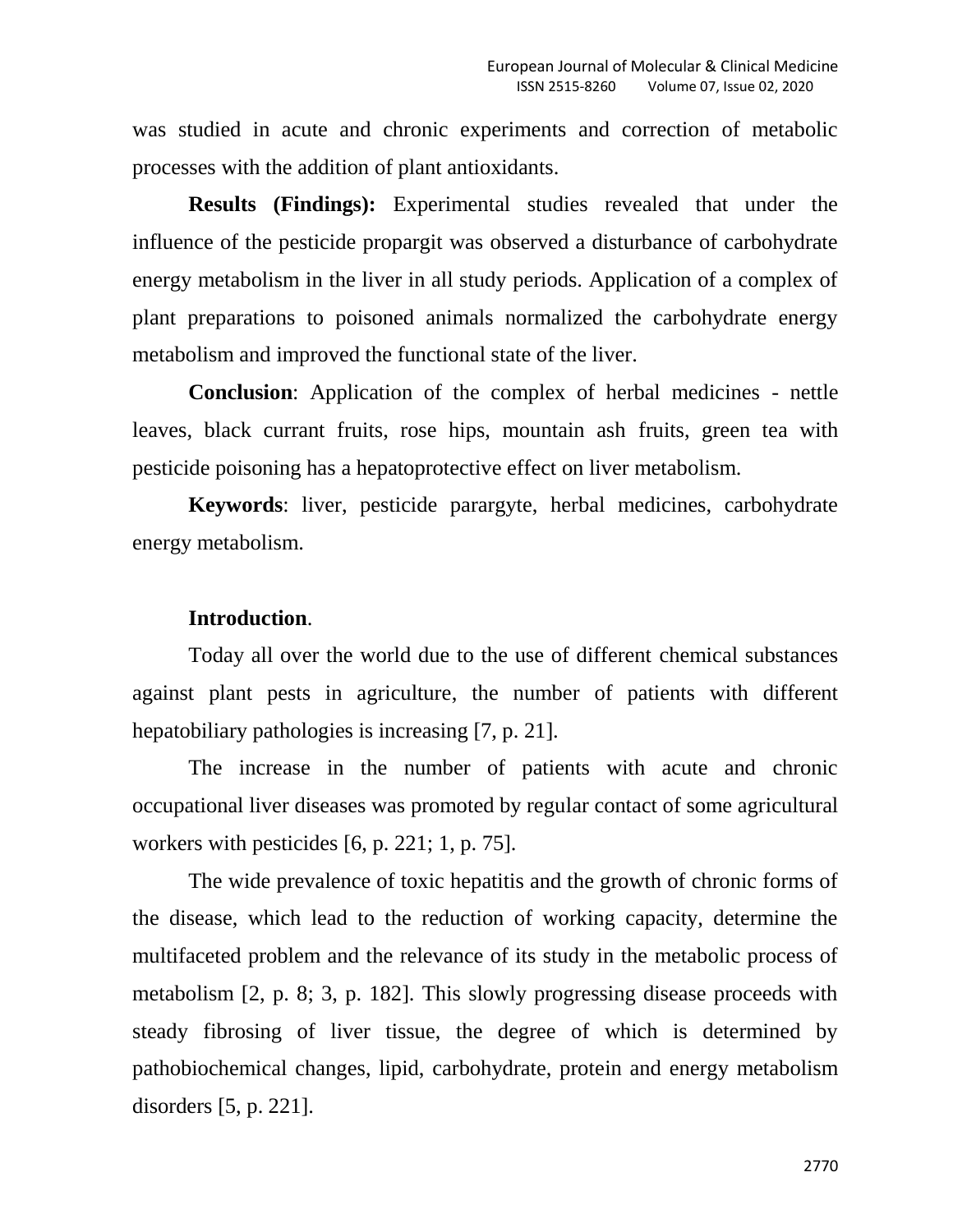For pathogenetic prophylaxis of the disturbed metabolic processes, for the acceleration of adaptation mechanisms we recommend a new method of specific treatment by application of a complex of plant medicinal substance, which is a part of the phyto tea "Antioxidant" make the most optimal proportion for effective therapy of the toxic liver damage [9, p. 15].

**The research purpose**. Experimental study of the influence of the pesticide parargyte on the functional state of hepatocytes and correction of metabolic processes with the use of decoction from a complex of plant preparations.

**Research materials and methods**. Experimental studies were conducted on 146 white rats of males weighing 190-210. The mechanism of biological action of hepatotropic factors was studied in acute and chronic experiments and correction of metabolic processes with the addition of plant antioxidants. The research was conducted by the European Convention for the Protection of Vertebrate Animals used for Experimental and Other Scientific Purposes (Strasbourg, Mar 18 1986) ETS N 123. All animals were kept in the vivarium and the laboratory for medical and biological studies in hygiene at the Research Institute of the Ministry of Health of the Republic of Uzbekistan.

Experimental researches were carried out to study the mechanisms of toxic action of the pesticide parargyte and influence on the biochemical and functional condition of the liver. Experimental studies were conducted on 146 white male rats. Experimental animals were kept in laboratory quarantine for 20 days: control animals were kept in the same conditions as the experimental animals. The animals were given a standard diet with sufficient content of proteins, fats, carbohydrates, vitamins, salts and trace elements. All studied indicators in experimental animals were compared with those in the control group. The mechanism of biological action and correction of metabolic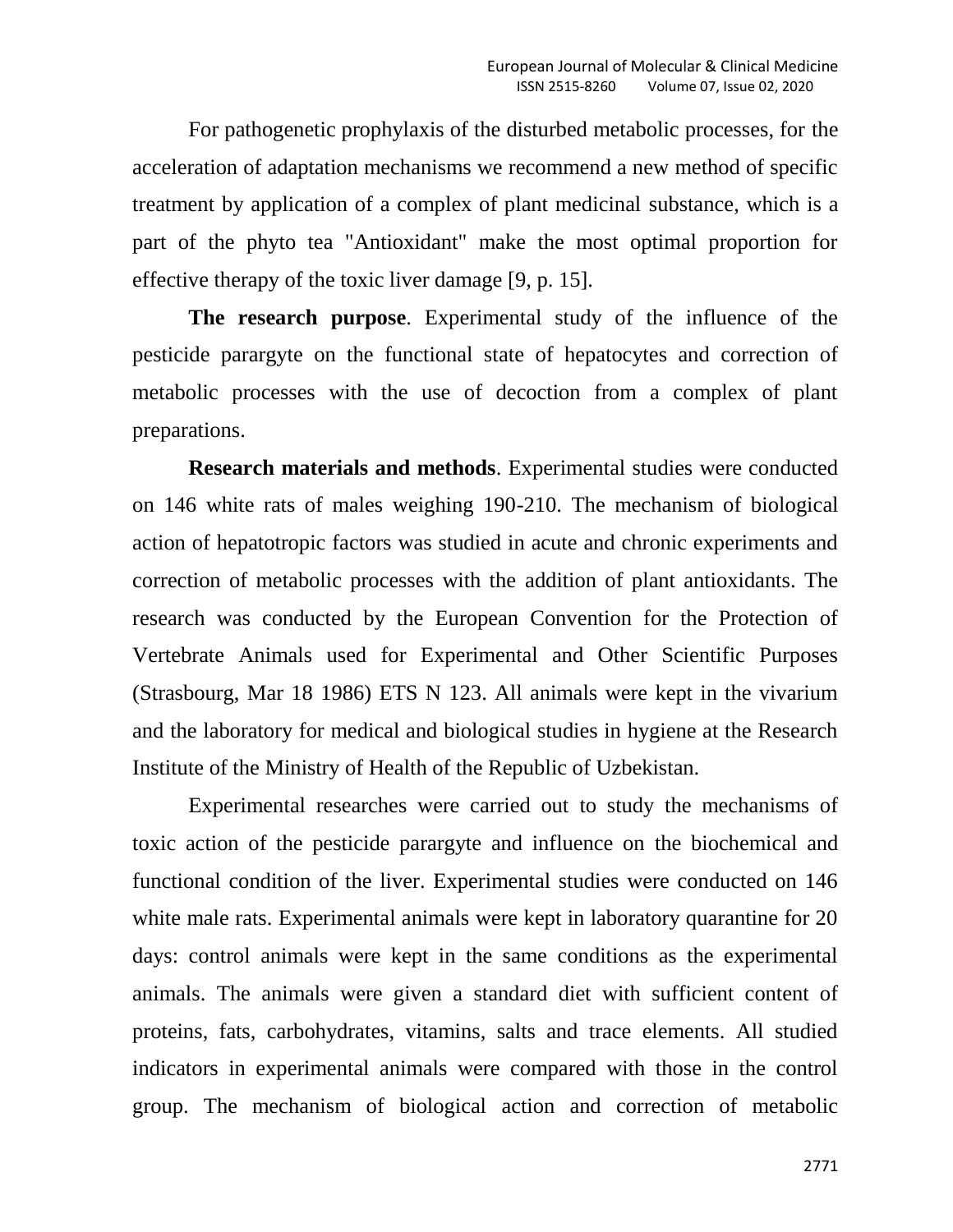processes with addition of phyto tea "Antioxidant" was conducted in 3 series of experiments.

The mechanism of biological action of propargite in chronic experience was studied during each 15, 30, 45, 60 and 90 days, and acute experience in 1, 2, 7 and 15 days (only carbohydrate metabolism was studied), as well as correction of metabolic processes with the addition of a complex of plant preparation phyto tea "Antioxidant", consisting of nettle leaves, black currant fruits, rose hips, fruits of mountain ash, green tea. To determine the effectiveness of dietary supplements in acute poisoning by pesticide on carbohydrate metabolism, studies were conducted on the content of glycogen, lactic and pyruvic acids, glucose in the liver and blood. An acute experiment was conducted on 3 series of white male rats. The first series of animals received the pesticide in the intragastric dose 3/4 LD50 (408,7), in the second series the pesticide was also 3/4 LD50 with the treatment of phyto tea "Antioxidant", the third series was a control one. The concentration of investigated metabolites was determined in 24, 48 hours, seven and fifteen days after a single intragastric administration of pesticides.

The determination of metabolites of carbohydrate metabolism was carried out in a chronic experiment. At repeated administration of the pesticide within 30 days in a dose of 1/20 LD50 (27.5 mg/kg) carbohydrate energy metabolites in the liver were determined. For the correction of metabolic processes in acute and chronic studies in experimental animals, medicinal herbal preparations were used in the form of decoction. Phyto tea decoction "Antioxidant" 1 filter bag was added 200 g of boiling water. After cooling, 1 ml per 100 g of body weight was injected intragastricly.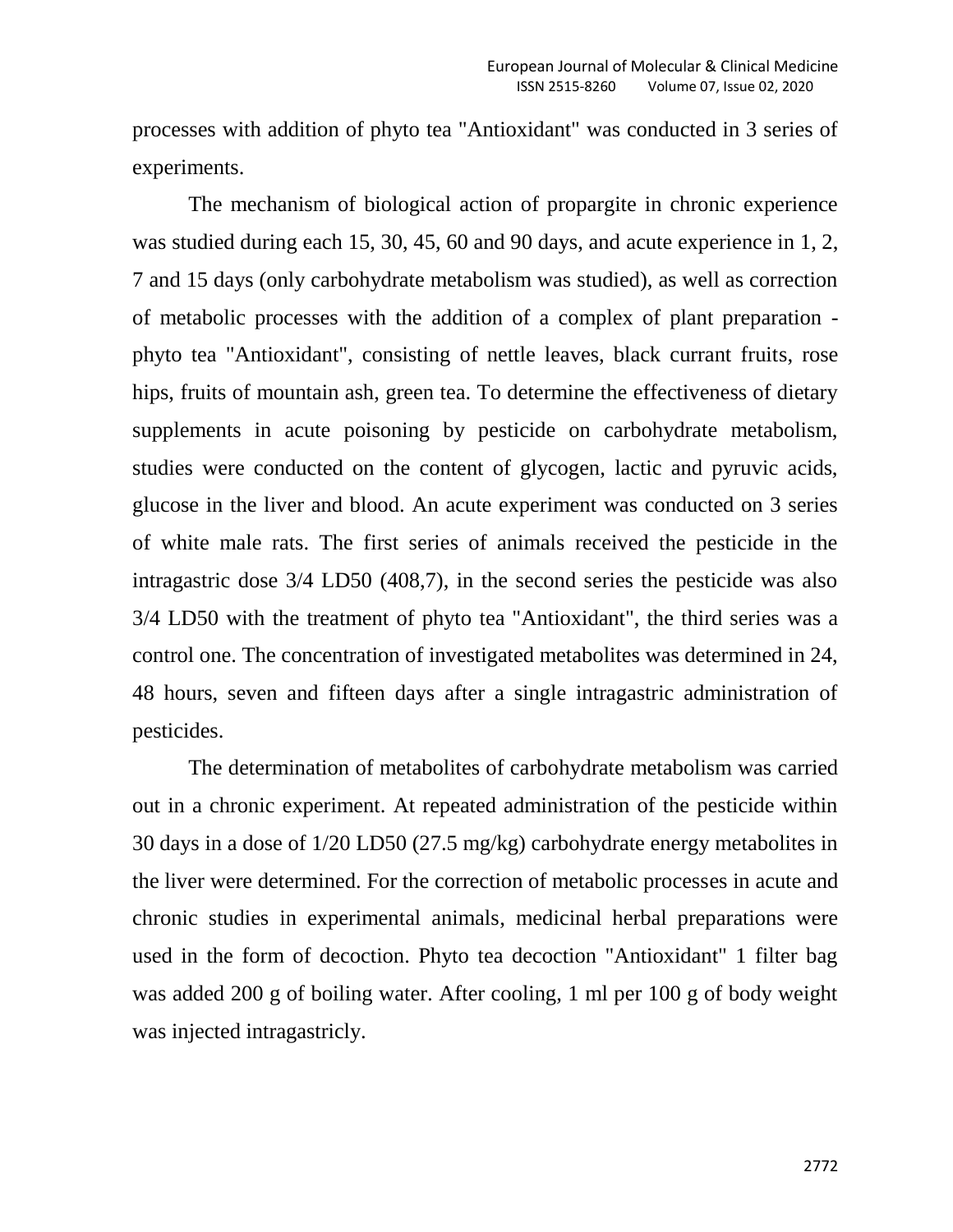After the end of the experiments the rats were decapitated 1, 2, 7 and 15 days after a single exposure to the pesticide and in chronic experiments 15, 30, 60 and 90 days after the end of the exposure.

The following substrates were determined spectrophotometrically in liver tissue: pyruvic acid, lactic acid and glycogen [8, p. 15].

**Results (Results).** The content of lactic acid in the blood (Fig. 1) at exposure to the pesticide for 24, 48 hours and 7 days of experiment increased to  $3.70\pm0.06$ ,  $3.47\pm0.024$  mmol/l, after 15 days of an experiment it normalized.

When phyto tea "Antioxidant" was introduced, the level of lactic acid in poisoned animals decreased and made 3.26  $\pm$ 0.067, 2.52  $\pm$ 0.05, 2.46  $\pm$ 0.02 and 2.36 ±0.024 mmol/l. In comparison with the experimental ones without treatment and so with the addition of dietary supplements the level of lactic acid approached the control group.

The content of pyruvic acid in the blood during the intragastric administration of the pesticide during the whole period of the experiment increased and made  $158.8 \pm 8.1$ ;  $126.3 \pm 4.49$ ;  $121.1 \pm 7.14$  and  $116.7 \pm 2.76$  $\mu$ mol/l, respectively (91.6  $\pm$  7.5  $\mu$ mol/l in the control group). When administered to poisoned animals phyto tea "Antioxidant" concentration was reduced to 76.2- 93.8% concerning the experienced animals who did not receive phyto tea.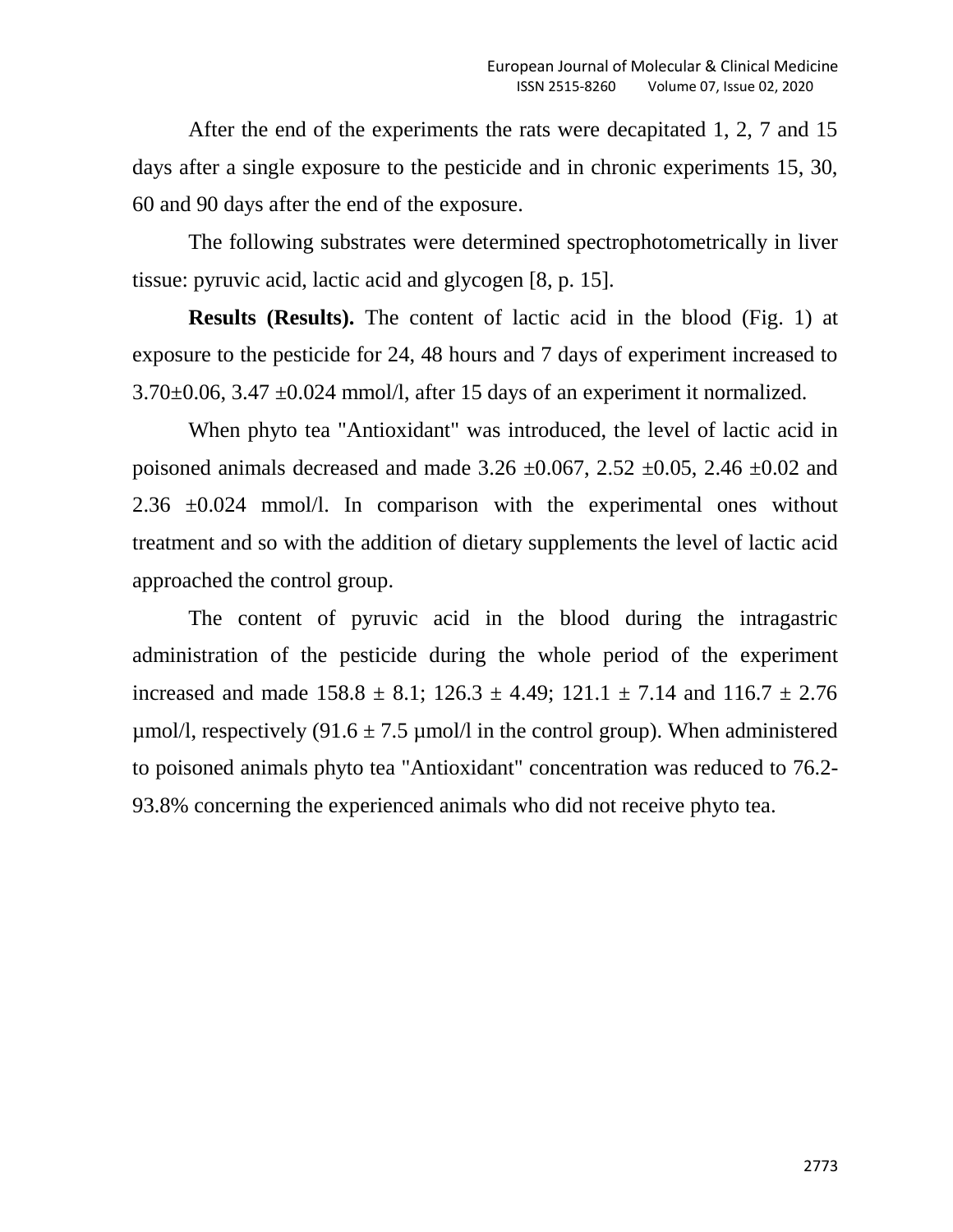

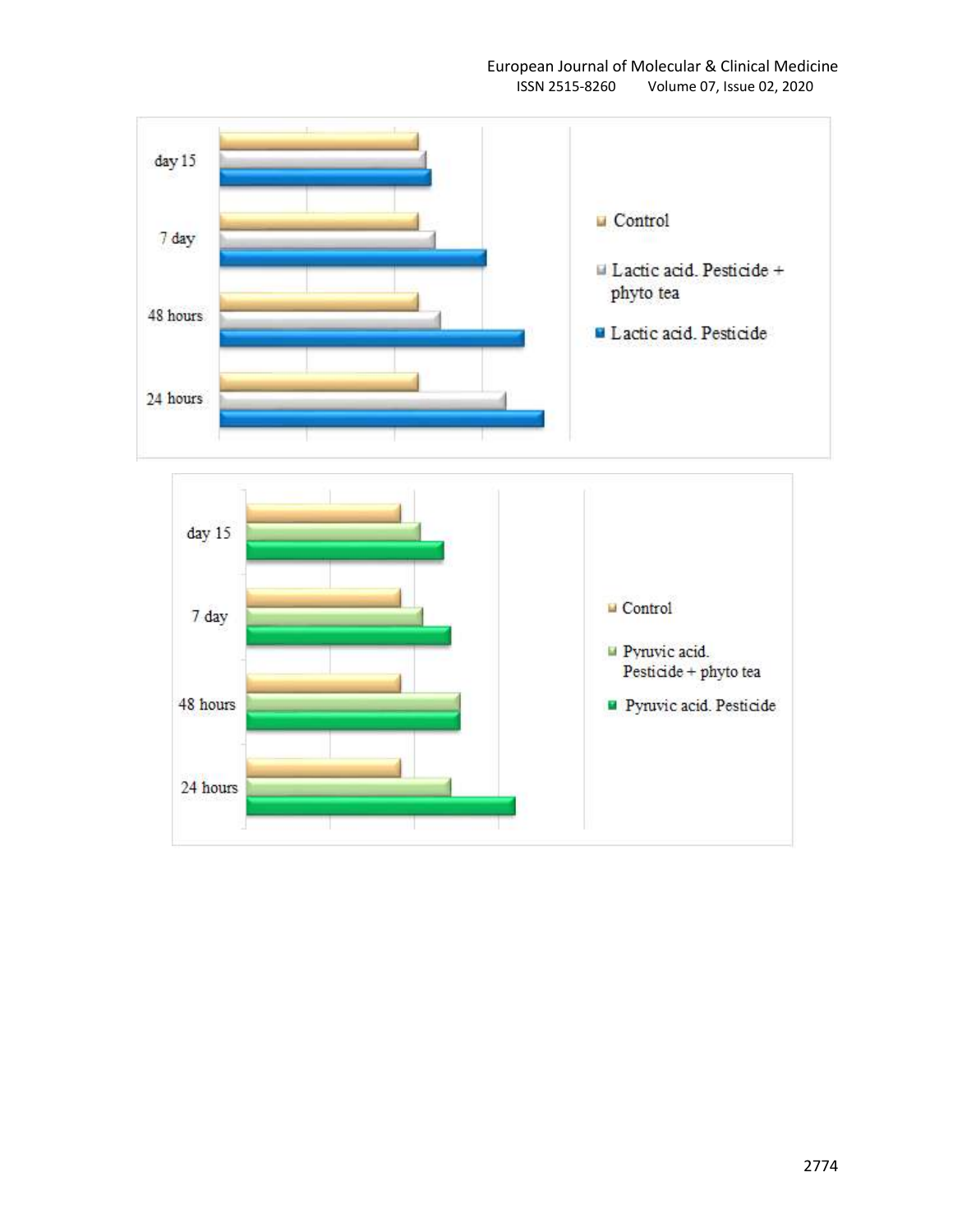

Figure 1: Maintenance of lactic, pyruvic and glycogen in the blood of white rats with acute pesticide poisoning at 408.7 mg/kg with the treatment of "Antioxidant" phyto tea

The level of glycogen in the control group was  $11.2\pm1.41$  mg%, and when the pesticide was introduced into animals after 24, 48 hours, the level of glycogen decreased to 7.60  $\pm$ 0.13 and 6.50  $\pm$ 0.04 mg%, on the 7th and 15th days of experience its content increased and approached the control group. At acute poisoning of animals by pesticide and addition of phyto tea "Antioxidant" glycogen level was restored almost to normal and made  $10,05\pm0,25,9,94\pm1,26;$  $10,3\pm0,21$  and  $11,8\pm0,48$  mg%.

Thus, at acute poisoning of animals by pesticide in a dose of 3/4 LD50, there is an accumulation of underoxidized products of metabolites of carbohydrate metabolism and reduction of glycogen content in the blood. When the phyto tea "Antioxidant" poisoned by pesticide is introduced into animals, the restoration of carbohydrate metabolism processes is accelerated and approaches normal levels.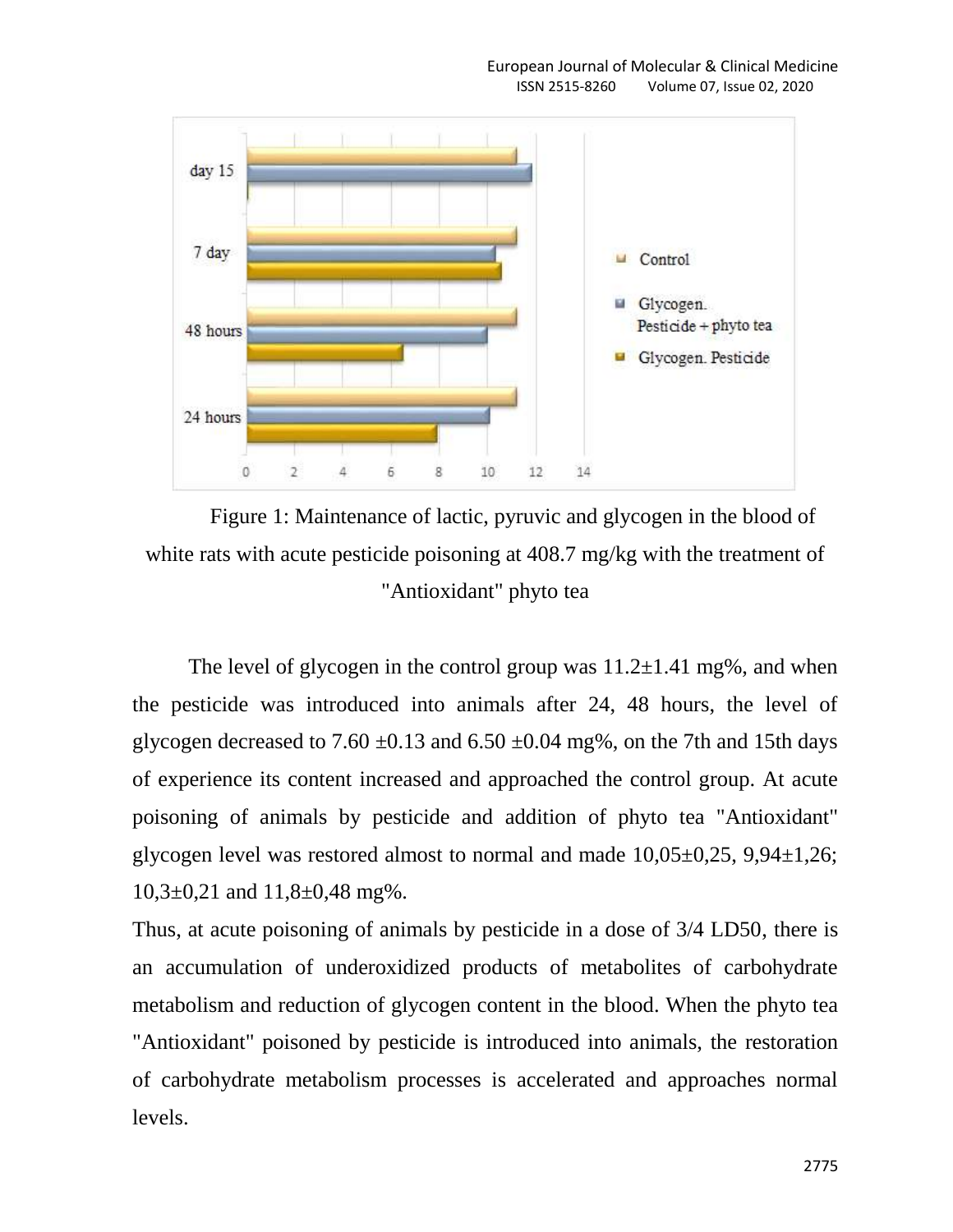At single intragastric administration of the pesticide, the level of pyruvic acid in liver tissues increased during 7 days of experience, especially a sharp increase in concentration was observed in the initial period of poisoning. In the following 15 days its content decreased and approached the control level (Fig. 2).

When biologically active substances were administered to poisoned animals, the concentration of pyruvic acid sharply decreased and from the 7th day of the experiment was restored to the control level.

The concentration of lactic acid in liver tissue under the influence of pesticide in sublethal dose reliably increased by 24, 48 hours and 7 days of inoculation  $(3,97\pm0,044; 3,64\pm0,03; 3,34\pm0,03 \text{ mmol/g})$  in comparison with the control group  $(2,37\pm0,049 \text{ }\mu\text{mol/l})$ ; on the 15th day of the experiment its level came close to the control level.

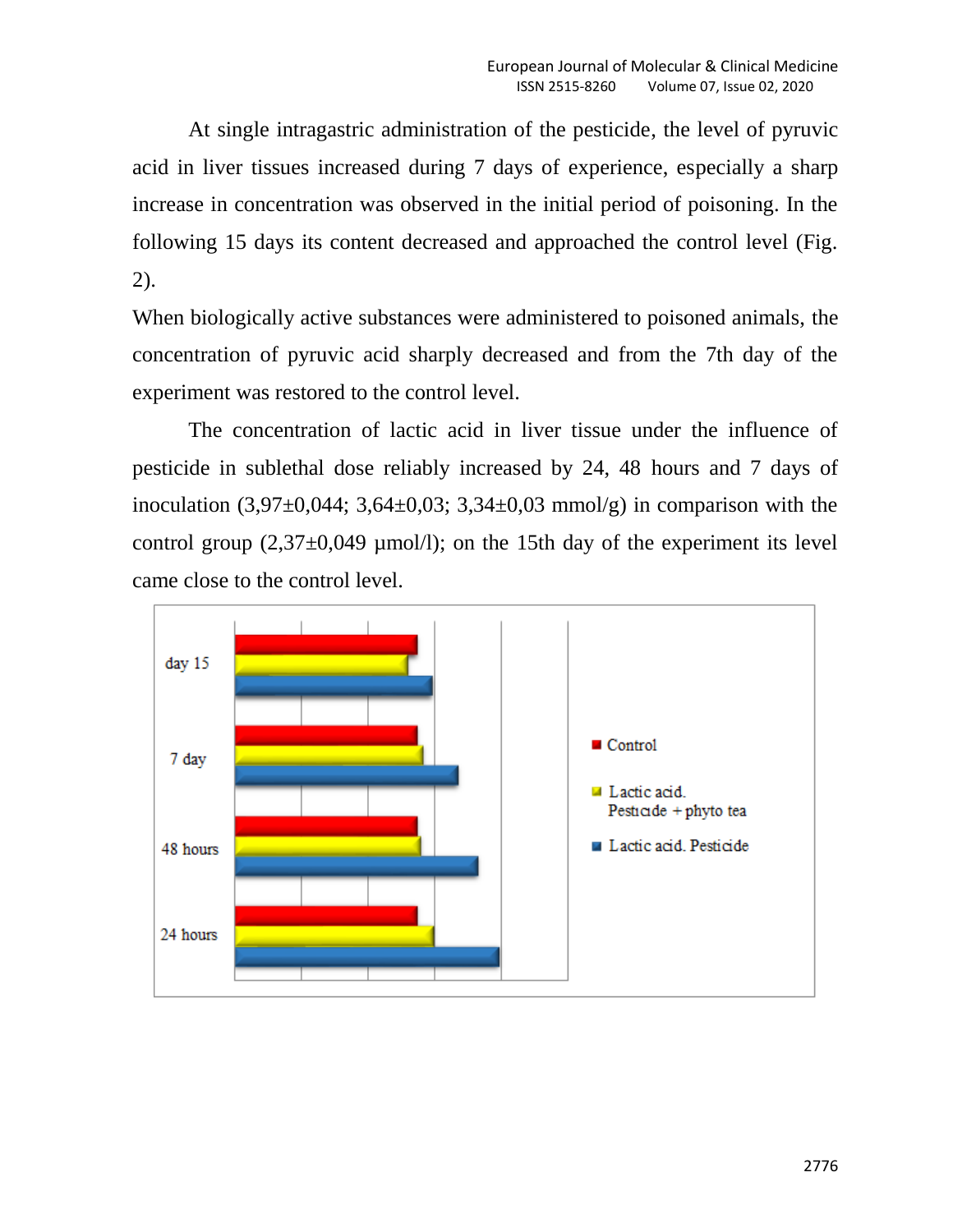

Figure 2: Content of carbohydrate metabolites in liver tissue treatment of white rats in acute pesticide poisoning and treatment with phyto tea "Antioxidant".

The content of glycogen in liver tissue during poisoning by the pesticide in all periods of the study sharply decreased, especially this was expressed by 48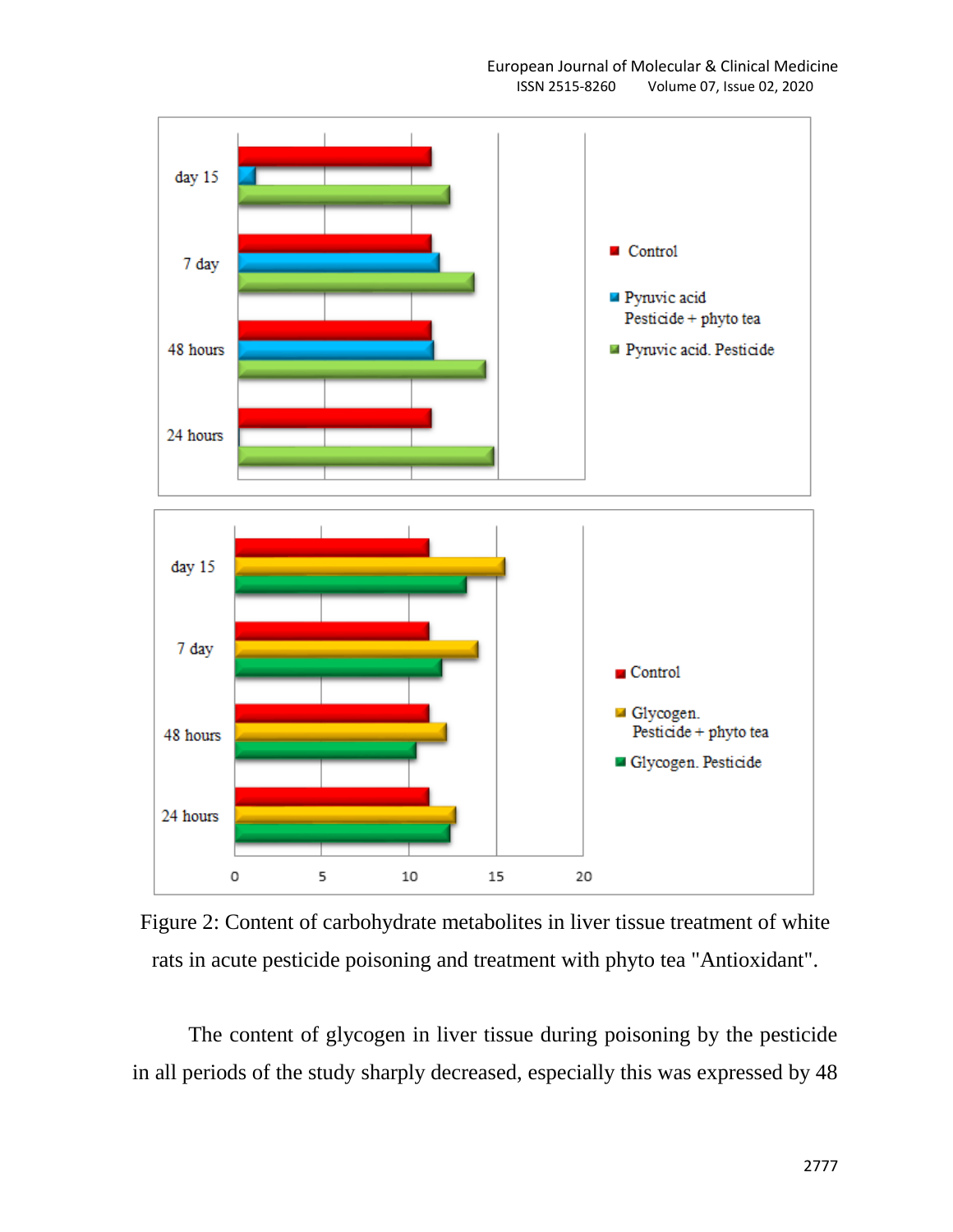hours, on the 7th day of the experiment, and on the 15th day of the experiment, the content of glycogen came close to the control level.

When phyto tea "Antioxidant" was injected to poisoned animals, it had a more active effect on lactic acid levels in the liver. At the same time in all the terms of the experiment, the lactic acid content was restored to the control group.

Antioxidant" had a corrective effect on the glycogen level and was expressed by 48 hours and 15 days of inoculation. It can be seen from the above mentioned that in case of acute pesticide poisoning of animals the utilization of glycogen in liver tissue increases, as well as the intensity of anaerobic glycolysis increases, oxidative processes of carbohydrate metabolites decrease, resulting in the accumulation of pyruvic and lactic acid concentrations in experimental animals.

Determination of metabolites of carbohydrate metabolism and activity of enzymes involved in the cycle of tricarboxylic acids was carried out on 30, 60, 90 and 120 days of inoculation. At repeated injection of the pesticide within 30 days in a dose of 1/20 LD50 (27.5 mg/kg) the content of pyruvic acid in whole blood from 30 to 120 days of inoculation was reliably increased (149.9±8.17;  $157.3\pm7.81$ ;  $154.9\pm8.31$ ;  $166.3\pm6.13 \text{ \mu}$  mol/l) (Fig. 3). With the addition of phyto tea "Antioxidant" to poisoned animals within 30 days, the level of pyruvate in all periods of experience was declining and approaching the norm.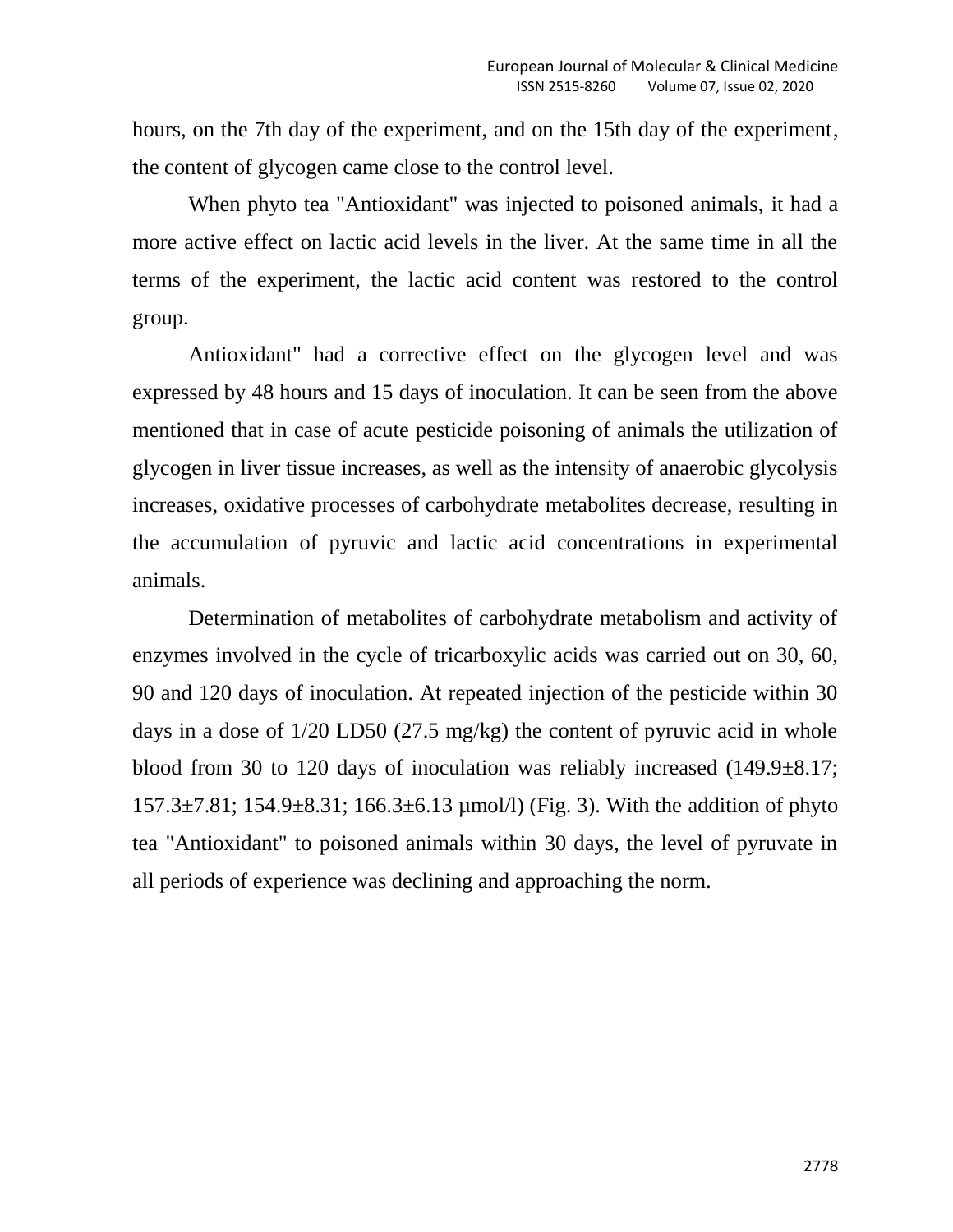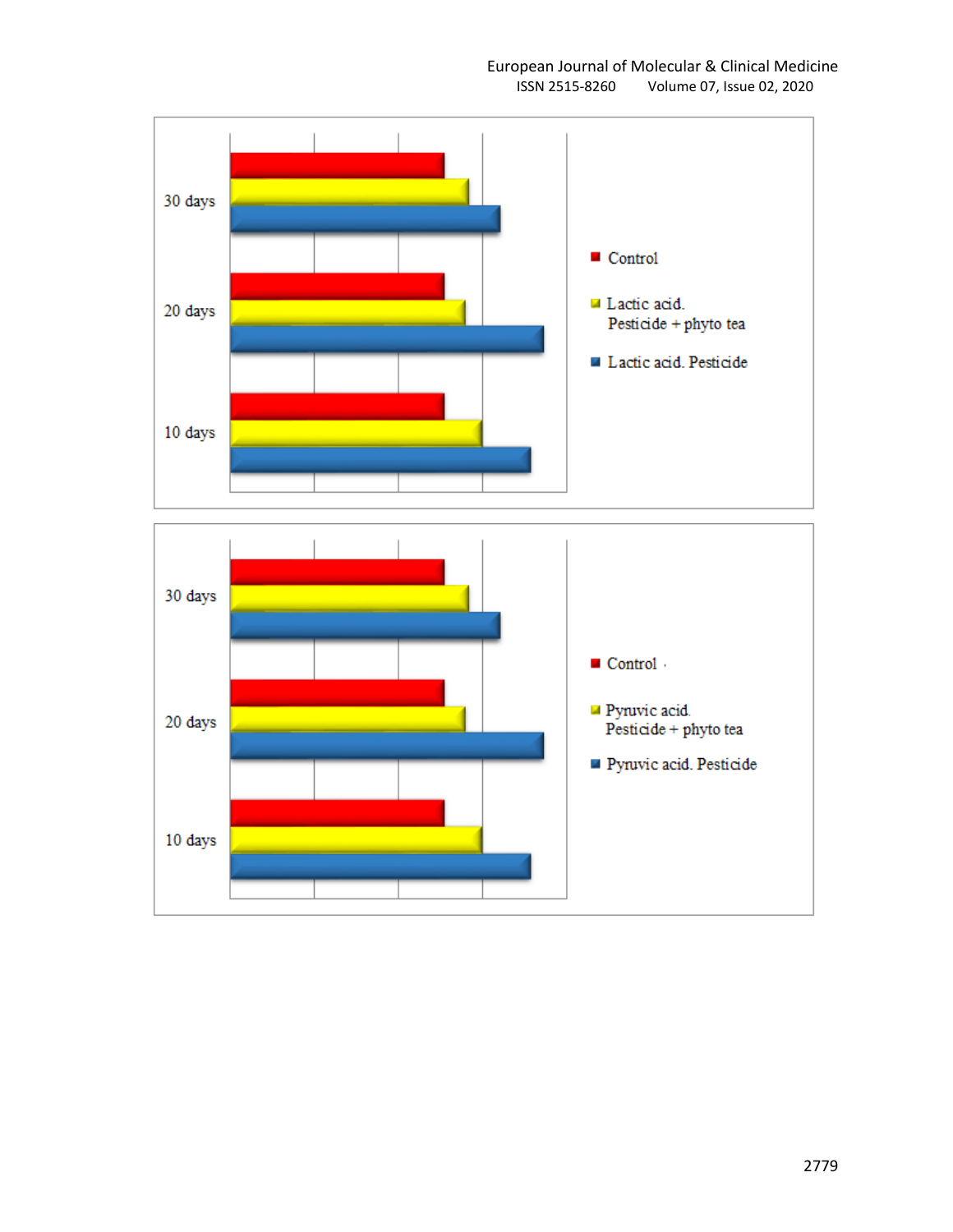

Figure 3: Content of rat blood carbohydrate metabolites in chronic pesticide poisoning and treatment with antioxidant BAA.

The level of lactic acid in all periods of the experiment increased from 3.10 to 3.72; 3.77 mmol/l compared to the control  $(2.53 \pm 0.029)$ . The content of glycogen in blood, at exposure to the pesticide during 30-120 days decreased and made 8,05±0,27; 7,46±0,088; 9,40±0,13 and 9,33±0,047mg/% accordingly, on 30, 60, 90 and 120 days of the experiment.

The content of lactic and pyruvic acids and glycogen in the intragastricaddition of phyto tea "Antioxidant" is restored and approaches the control group.

At chronic pesticide poisoning in a dose of 27.5 mg/kg the pyruvic acid content in liver tissue was 160.2±1.94; 161.7±9.33; 164.7±6.72; 153.0±8.31 µmol/g on 30, 60, 90 and 120 days of experience, respectively (control 107.6±7.27) (Fig. 4).

The content of lactic acid in liver tissue during all 120 days of exposure to the pesticide was within the range of  $3.73\pm0.091$  to  $3.71\pm0.046$  mmol/g (control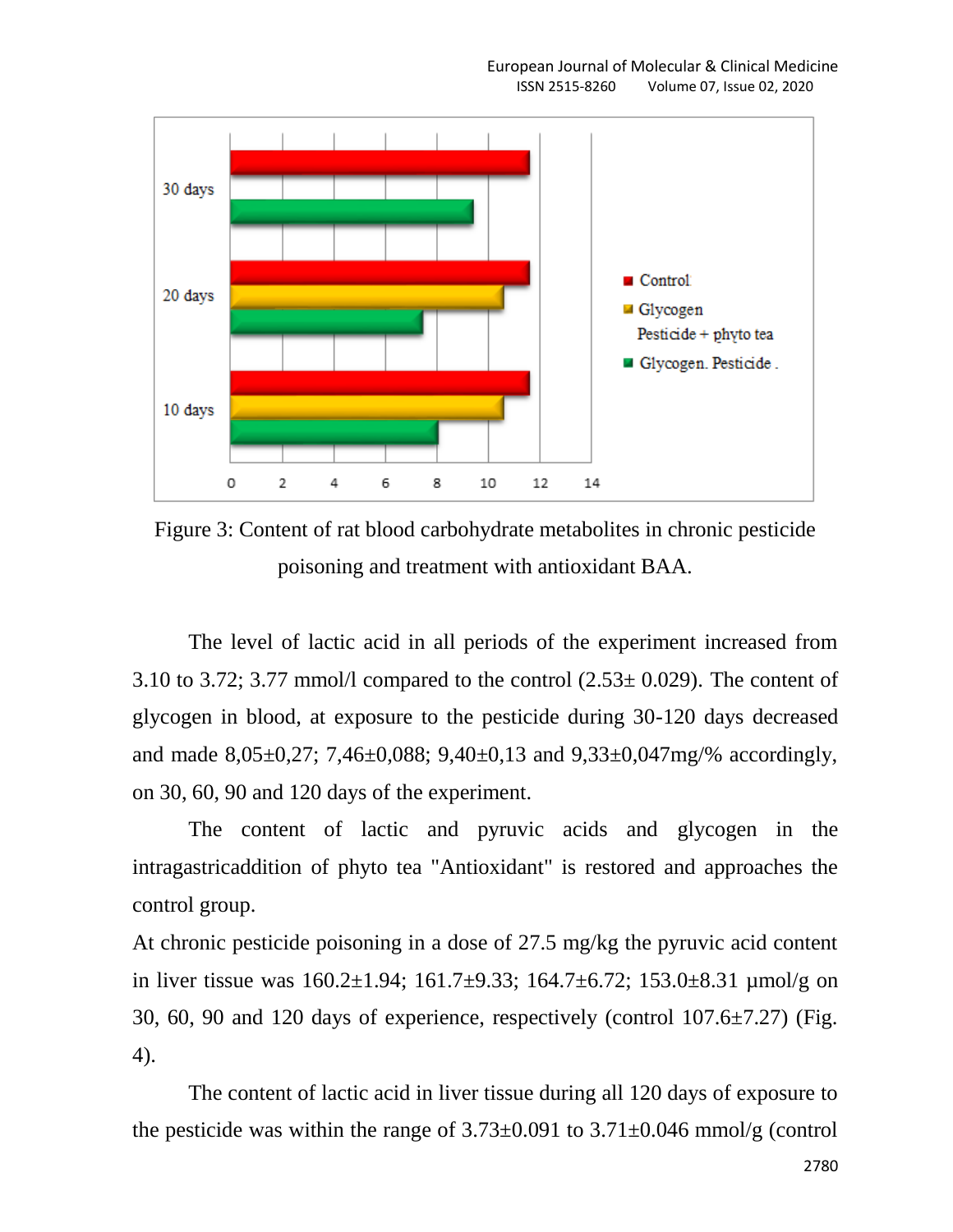group  $2.64\pm0.026$  mmol/g). The level of glycogen in liver tissue at poisoning by pesticide decreased in all studied terms. At application of antioxidant by poisoned pesticide to animals BAA had a positive effect on metabolites of carbohydrate metabolism and thus the level of lactic, pyruvic acids decreases and the glycogen concentration increases and approaches to a control figure.

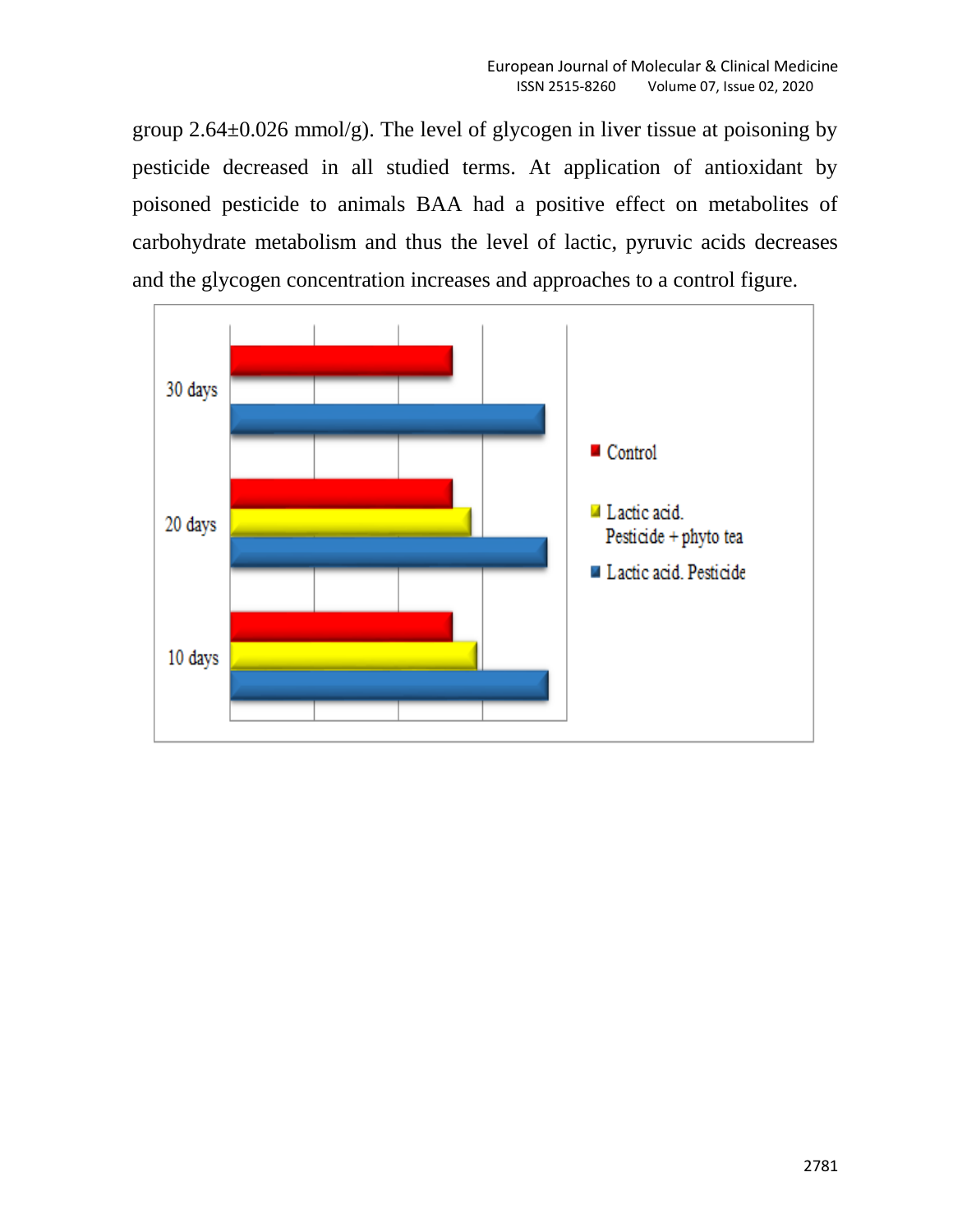



The data obtained show that in case of multiple poisoning with the pesticide there is an increased intensity of anaerobic glycolysis in liver tissue,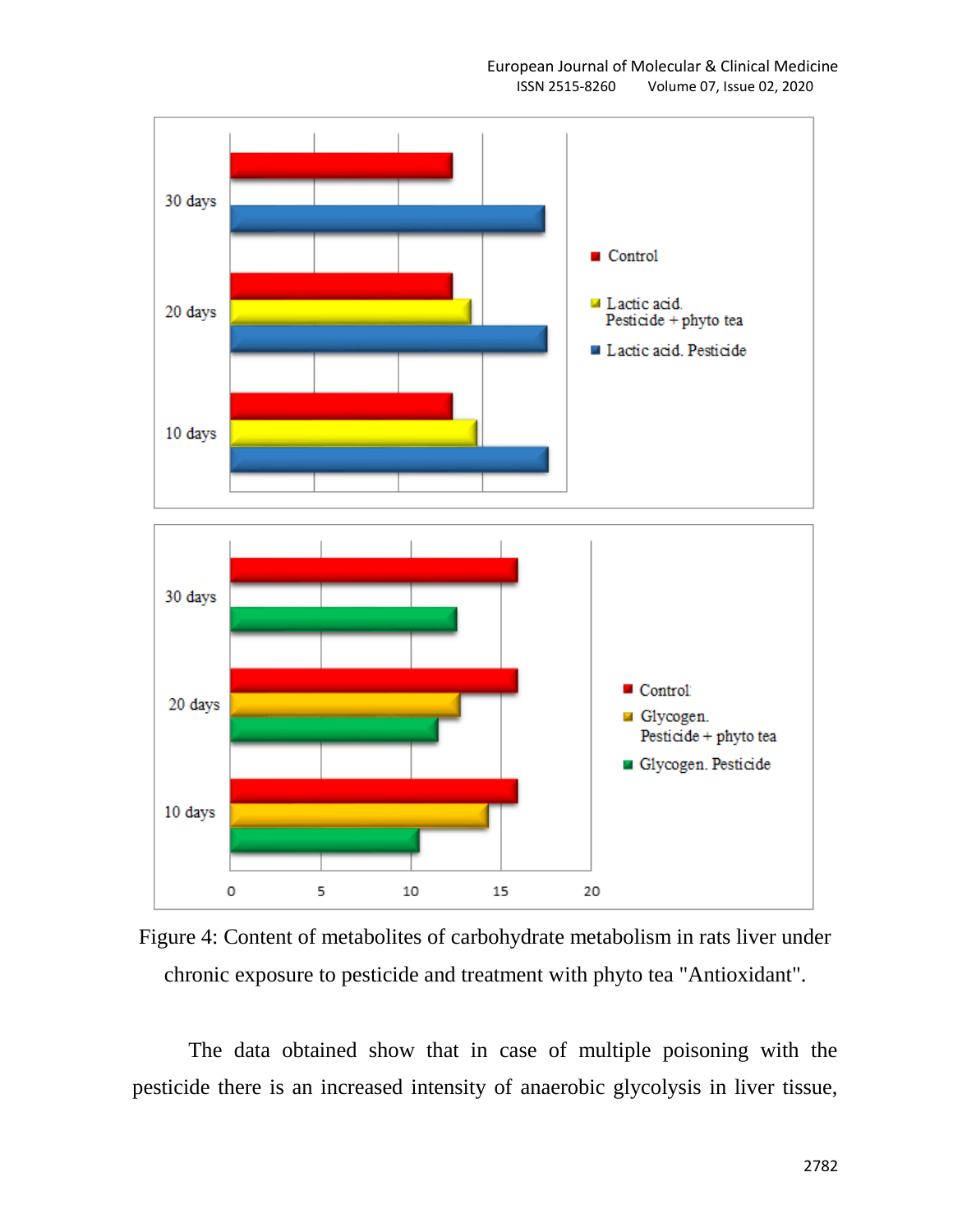which is confirmed by the accumulation of lactic and pyruvic acids and a decrease in glycogen content.

Thus, as a result of the studies carried out, it was established that the positive therapeutic effect was revealed in the indices of metabolites of carbohydrate metabolism with the injection of phyto tea "Antioxidant".

## **Conclusions:**

1. It has been established that in the liver and blood of laboratory animals at exposure to the pesticide, there are observed disorders of carbohydrate energy metabolism. At the same time, the accumulation of end products of anaerobic glycolysis: pyruvic and lactic acids, reduction of glycogen level was found out.

2. As a means of correcting metabolic processes in the experimental studies carried out it was found that the complex of plant preparation "Antioxidant" consisting of nettle leaves, black currant fruits, rose hips, fruits of mountain ash, green tea in the acute and chronic effects of the pesticide parargyte in the tilting of biochemical processes of carbohydrate energy had a positive effect.

Conflict of interest. All authors state that there is no potential conflict of interest that should be disclosed in this article.

## **Reference:**

1. Iskandarov, T.I.; Romanova, L.H.; Iskandarova, G.T. Classification of pesticides on toxicity and danger // J. "Bulletin of Medical Association of Uzbekistan". -Tashkent, 2015. -№ 2. -pp.75-79.

2. Lejenina N.F. et al. The value of immunological indicators in the diagnosis of toxico-hepatoxic encephalopathy in acute poisoning with substances of neurotoxic action // Toxicological bulletin. 2009.-№1.-pp.8-12.

2783